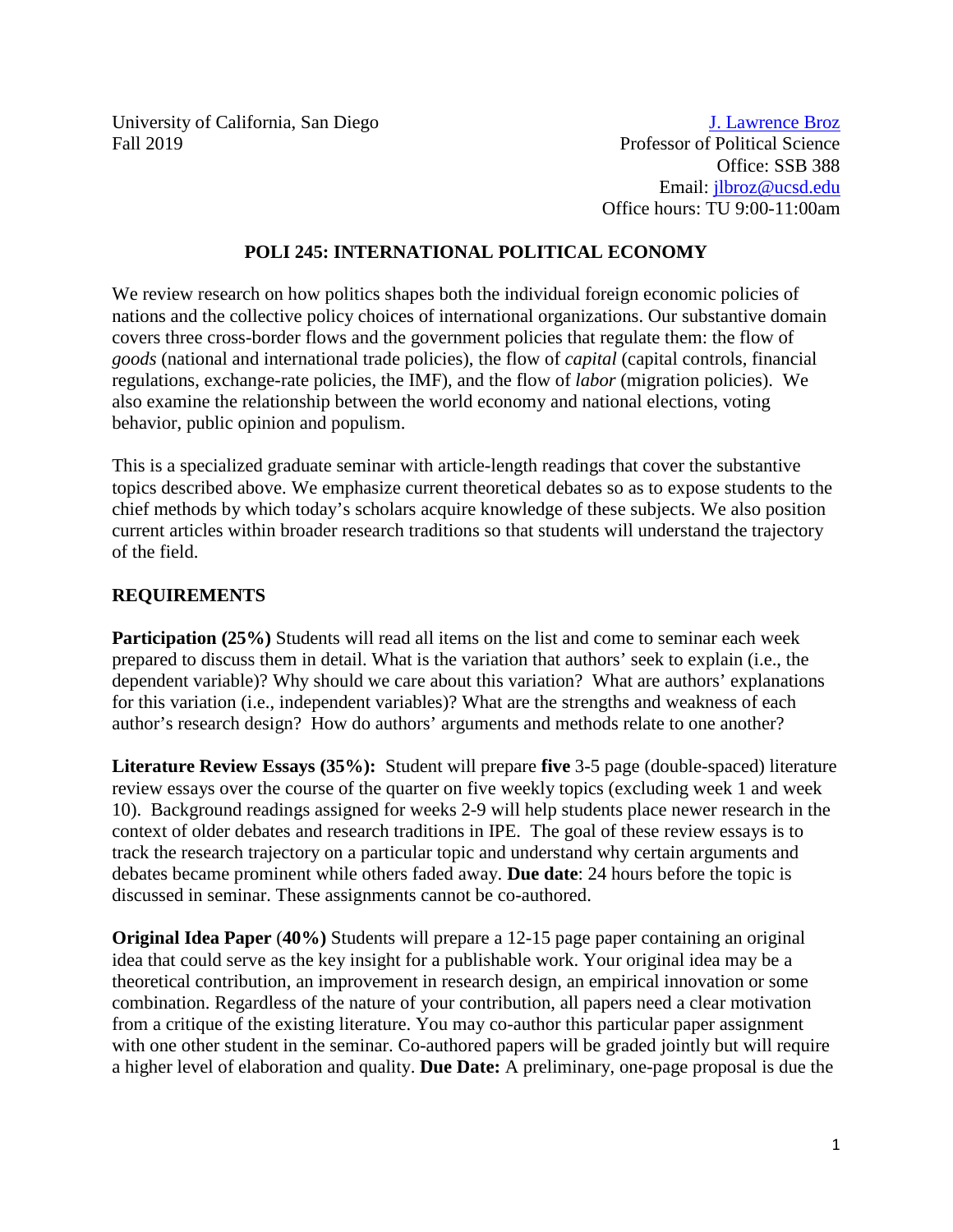fourth week of class at the beginning of class. The final paper is due Wednesday of finals week by 5:00 pm.

Late Policy: All late work will be penalized at the rate of  $1/3$  letter grade per day, including weekend days (e.g., one day late moves your grade to a B- from a B).

# **WEEK 1: GLOBALIZATION AND HISTORY**

Irwin, Douglas A. 2001 ["A Brief History of International Trade Policy."](https://www.econlib.org/library/Columns/Irwintrade.html) The Library of Economics and Liberty.

Williamson, Jeffrey G. 1996. ["Globalization, Convergence, and History."](https://doi.org/10.1017/S0022050700016454) *The Journal of Economic History* 56(2): 277-306.

Bordo, Michael D., Barry Eichengreen, Douglas A. Irwin, Jeffrey Frankel, and Alan M. Taylor. 1999. ["Is Globalization Today Really Different from Globalization a Hundred Years Ago?"](http://www.jstor.org/stable/25063137) Brookings Trade Forum pp. 1-72.

Frieden, Jeffry, and Lisa Martin. 2002. "International Political Economy: The State of the Sub-[Discipline." I](http://www.tinyurl.com/y586u44x)n *Political Science: The State of the Discipline*. Edited by Ira Katznelson and Helen Milner. W. W. Norton & Company.

Eichengreen, Barry and Michael D. Bordo. 2002. ["Crises Now and Then: What Lessons from the](https://www.nber.org/papers/w8716)  [Last Era of Financial Globalization."](https://www.nber.org/papers/w8716) *NBER Working Paper No. 8716*.

Autor, David H., David Dorn, and Gordon H. Hanson. 2016. ["The China Shock: Learning from](https://doi.org/10.1146/annurev-economics-080315-015041)  [Labor Market Adjustment to Large Changes in Trade."](https://doi.org/10.1146/annurev-economics-080315-015041) *Annual Review of Economics* 8: 205-240.

Irwin, Douglas A. 2017. ["The False Promise of Protectionism: Why Trump's Trade Policy Could](https://cpb-us-e1.wpmucdn.com/sites.dartmouth.edu/dist/c/1993/files/2019/01/Irwin_Foreign-Affairs-2017-s8ex7c.pdf)  [Backfire."](https://cpb-us-e1.wpmucdn.com/sites.dartmouth.edu/dist/c/1993/files/2019/01/Irwin_Foreign-Affairs-2017-s8ex7c.pdf) *Foreign Affairs* 96 (May/June): 45-56.

# **WEEK 2: INDIVIDUALS, FIRMS, INDUSTRIES, AND FACTORS**

Scheve, Kenneth F., and Matthew J. Slaughter. 2001. "What Determines Individual Trade Policy [Preferences?"](https://www.sciencedirect.com/science/article/pii/S0022199600000945) *Journal of International Economics* 54, 2: 267–92.

Mayda, Anna Maria and Dani Rodrik. 2005. ["Why Are Some People \(and Countries\) More](https://doi.org/10.1016/j.euroecorev.2004.01.002)  [Protectionist Than Others?"](https://doi.org/10.1016/j.euroecorev.2004.01.002) *European Economic Review* 49:1393-1430.

Hays, Jude C., Sean Ehrlich, and Clint Peinhardt. 2005. ["Government Spending and Public](https://www.jstor.org/stable/3877913)  [Support for Trade in the OECD: An Empirical Test of the Embedded Liberalism Thesis."](https://www.jstor.org/stable/3877913) *International Organization* 59 (2): 473-494.

Hainmueller, Jens, and Michael J. Hiscox. 2006. ["Learning to Love Globalization: Education](https://doi.org/10.1017/S0020818306060140)  [and Individual Attitudes toward International Trade."](https://doi.org/10.1017/S0020818306060140) *International Organization* 60: 469-498.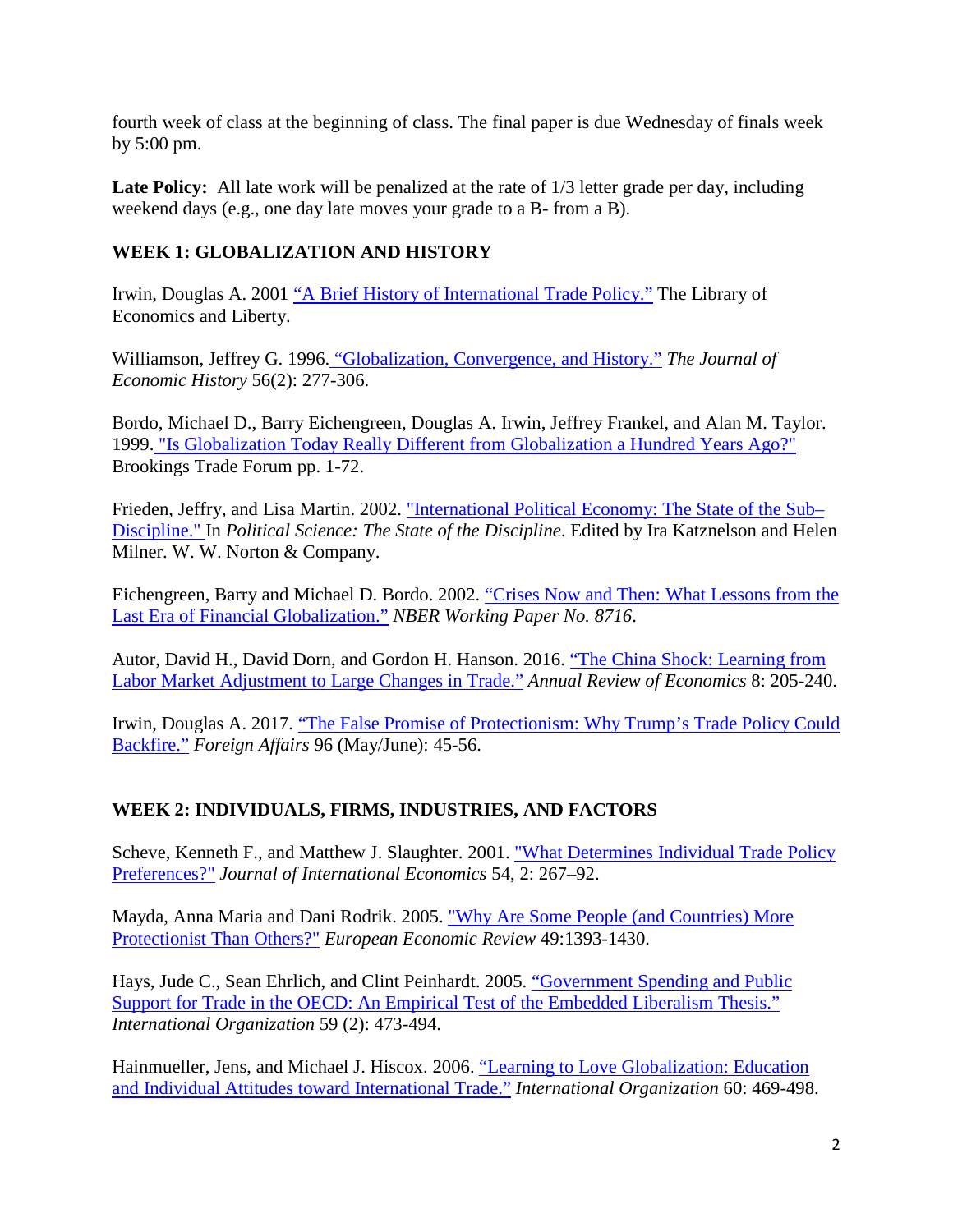Mansfield, Edward D., and Diana C. Mutz. 2009. ["Support for Free Trade: Self-Interest,](http://www.jstor.org/stable/40345943)  [Sociotropic Politics, and Out-Group Anxiety."](http://www.jstor.org/stable/40345943) *International Organization* 63 (3):425-57.

Kim, In Song. 2017. ["Political Cleavages within Industry: Firm-level Lobbying for Trade](https://doi.org/10.1017/S0003055416000654)  [Liberalization."](https://doi.org/10.1017/S0003055416000654) *American Political Science Review* 111, (1): 1-20.

Osgood, Iain. 2018. ["Globalizing the Supply Chain: Firm and Industrial Support for US Trade](https://doi.org/10.1017/S002081831800005X)  [Agreements"](https://doi.org/10.1017/S002081831800005X) *International Organization* 72(2): 455-484.

# **Background Readings:**

Ruggie, John G. 1982. ["International Regimes, Transactions, and Change: Embedded Liberalism](https://doi.org/10.1017/S0020818300018993)  [in the Postwar Economic Order."](https://doi.org/10.1017/S0020818300018993) *International Organization* 36 (2): 195-231.

Rogowski, Ronald. 1987. ["Political Cleavages and Changing Exposure to Trade."](https://www.jstor.org/stable/1962581) *American Political Science Review* 81 (4): 1121-37.

Baldwin, Robert, and Christopher S. Magee. 2000. ["Is Trade Policy for Sale? Congressional](https://link.springer.com/article/10.1023/A:1005121716315)  [Voting on Recent Trade Bills."](https://link.springer.com/article/10.1023/A:1005121716315) *Public Choice* 105: 79-101.

Hiscox, Michael J. 2001 ["Class versus Industry Cleavages: Inter-Industry Factor Mobility and](https://doi.org/10.1162/002081801551405)  [the Politics of Trade."](https://doi.org/10.1162/002081801551405) *International Organization* 55 (1):1-46.

Baker, Andy. 2005. ["Who Wants to Globalize? Consumer Tastes and Labor Markets in a Theory](http://www.jstor.org/stable/3647706)  [of Trade Policy Beliefs."](http://www.jstor.org/stable/3647706) *American Journal of Political Science* 49(4): 924-38.

Guisinger, Alexandra. 2009. ["Determining Trade Policy: Do Voters Hold Politicians](https://www.jstor.org/stable/40345946)  [Accountable?"](https://www.jstor.org/stable/40345946) *International Organization* 63: 533-557.

# **WEEK 3: TRADE AND ELECTIONS**

Margalit, Yotam. 2011. ["Costly Jobs: Trade-Related Layoffs, Government Compensation, and](https://www.jstor.org/stable/41480833)  [Voting in U.S. Elections."](https://www.jstor.org/stable/41480833) *American Political Science Review* 105 (1): 169-188.

Hicks, Raymond, Helen V. Milner, and Dustin Tingley. 2014. ["Trade Policy, Economic](http://dx.doi.org/10.1111/isqu.12057)  [Interests, and Party Politics in a Developing Country: The Political Economy of](http://dx.doi.org/10.1111/isqu.12057) CAFTA‐DR." *International Studies Quarterly* 58 (1): 106-117.

Feigenbaum, James J., and Andrew B. Hall. 2015. ["How Legislators Respond to Localized](http://www.journals.uchicago.edu/doi/abs/10.1086/682151)  [Economic Shocks: Evidence from Chinese Import Competition."](http://www.journals.uchicago.edu/doi/abs/10.1086/682151) *The Journal of Politics* 77 (4): 1012-1030.

Campello, Daniela and Cesar Zucco Jr. 2016. ["Presidential Success and the World Economy."](http://www.journals.uchicago.edu/doi/abs/10.1086/684749) *The Journal of Politics* 78 (2): 589-602.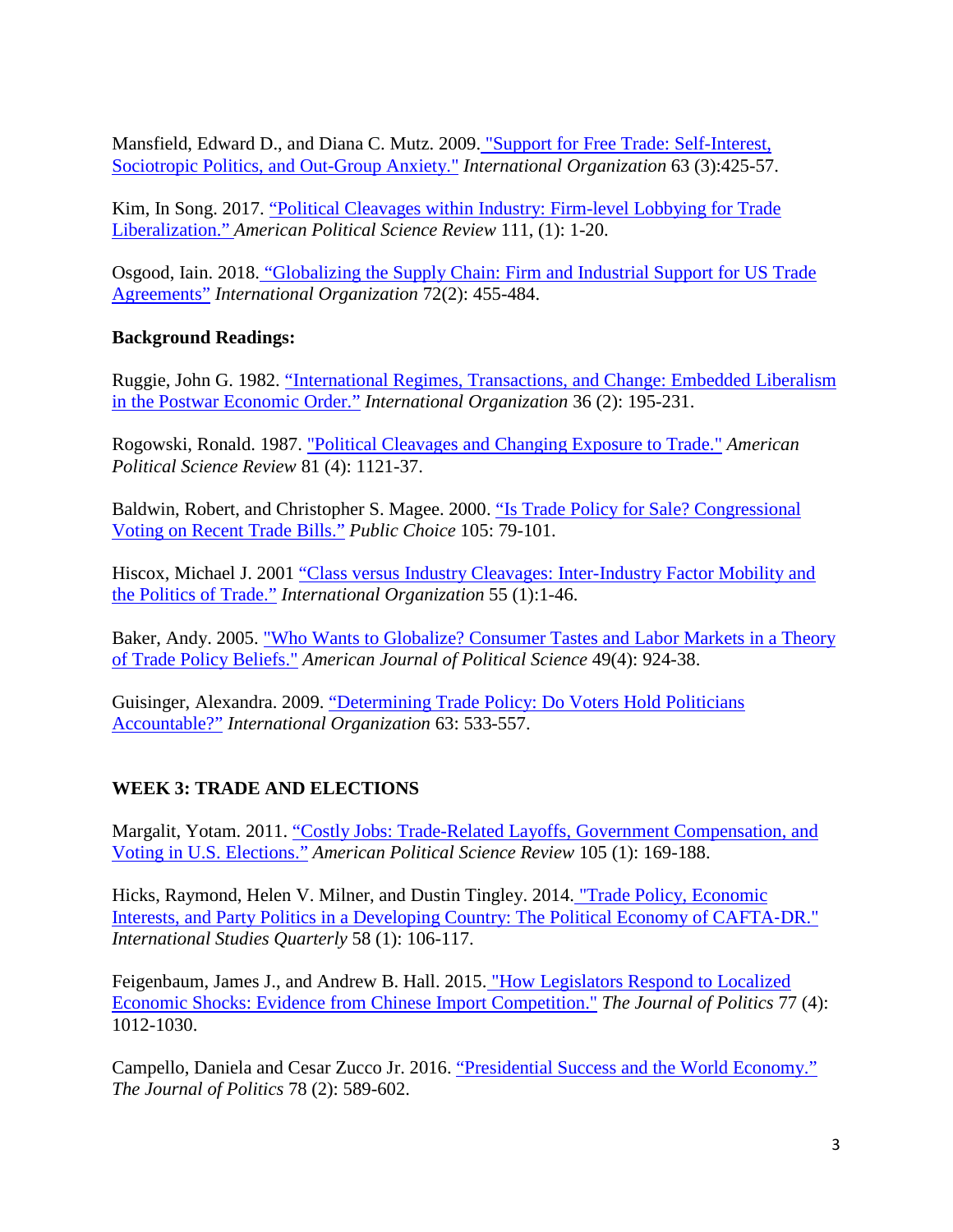Yi Che, Yi Lu, Justin R. Pierce, Peter K. Schott, and Zhigang Tao. 2016. ["Does Trade](http://www.nber.org/papers/w22178)  [Liberalization with China Influence U.S. Elections?"](http://www.nber.org/papers/w22178) *NBER Working Paper No. 22178.*

Autor, David, David Dorn, Gordon Hanson, and Kaveh Majlesi. 2017. ["Importing Political](https://www.nber.org/papers/w22637)  [Polarization? The Electoral Consequences of Rising Trade Exposure."](https://www.nber.org/papers/w22637) *NBER Working Paper No. 22637.*

Jensen, J. Bradford, Dennis P. Quinn, and Stephen Weymouth 2017. ["Winners and Losers in](https://doi.org/10.1017/S0020818317000194)  [International Trade: The Effects on U.S. Presidential Voting."](https://doi.org/10.1017/S0020818317000194) *International Organization* 71 (3): 423-457.

#### **Background Readings:**

Gourevitch, Peter. 1978. ["The Second Image Reversed: The International Sources of Domestic](http://www.jstor.org/stable/2706180)  [Politics."](http://www.jstor.org/stable/2706180) *International Organization* 32 (4): 881-912.

McKeown, Timothy. 1989. ["The Politics of Corn Law Repeal and Theories of Commercial](https://www.jstor.org/stable/193846)  [Policy."](https://www.jstor.org/stable/193846) *British Journal of Political Science* 19 (July): 353-80.

Conybeare, John. 1991. ["Voting for Protection: An Electoral Model of Tariff Policy."](https://doi.org/10.1017/S0020818300001399) *International Organization* 45(1), 57-81.

Irwin, Douglas. 1994. ["The Political Economy of Free Trade: Voting in the British General](https://www.jstor.org/stable/725605)  [Election of 1906."](https://www.jstor.org/stable/725605) *Journal of Law and Economics* 37 (1): 75-108.

Kayser, Mark Andreas. 2007. ["How Domestic is Domestic Politics? Globalization and](http://arjournals.annualreviews.org/doi/pdf/10.1146/annurev.polisci.10.080605.135728)  [Elections."](http://arjournals.annualreviews.org/doi/pdf/10.1146/annurev.polisci.10.080605.135728) *Annual Review of Political Science* (10):341-62.

## **WEEK 4: TRADE AND POPULISM (one-page "Original Idea" proposal due)**

Ballard-Rosa, Cameron, Mashail Malik, Stephanie Rickard, and Kenneth Scheve. 2017. ["The](https://tritoned.ucsd.edu/bbcswebdav/xid-17578168_1)  [Economic Origins of Authoritarian Values: Evidence from Local Trade Shocks in the United](https://tritoned.ucsd.edu/bbcswebdav/xid-17578168_1)  [Kingdom."](https://tritoned.ucsd.edu/bbcswebdav/xid-17578168_1) Winner of the David A. Lake Award for the Best Paper at IPES.

Colantone, Italo and Piero Stanig. 2018. ["Global Competition and Brexit."](https://doi.org/10.1017/S0003055417000685) *American Political Science Review* 112, 2 (May): 201-218.

Colantone, Italo and Piero Stanig. 2018. ["The Trade Origins of Economic Nationalism: Import](https://doi.org/10.1111/ajps.12358)  [Competition and Voting Behavior in Western Europe."](https://doi.org/10.1111/ajps.12358) *American Journal of Political Science* First published: 18 April 2018.

Mutz. Diana C. 2018. ["Status Threat, Not Economic Hardship, Explains the 2016 Presidential](https://doi.org/10.1073/pnas.1718155115)  [Vote."](https://doi.org/10.1073/pnas.1718155115) *Proceedings of the National Academy of Sciences* 15, 19 (May): E4330-E4339.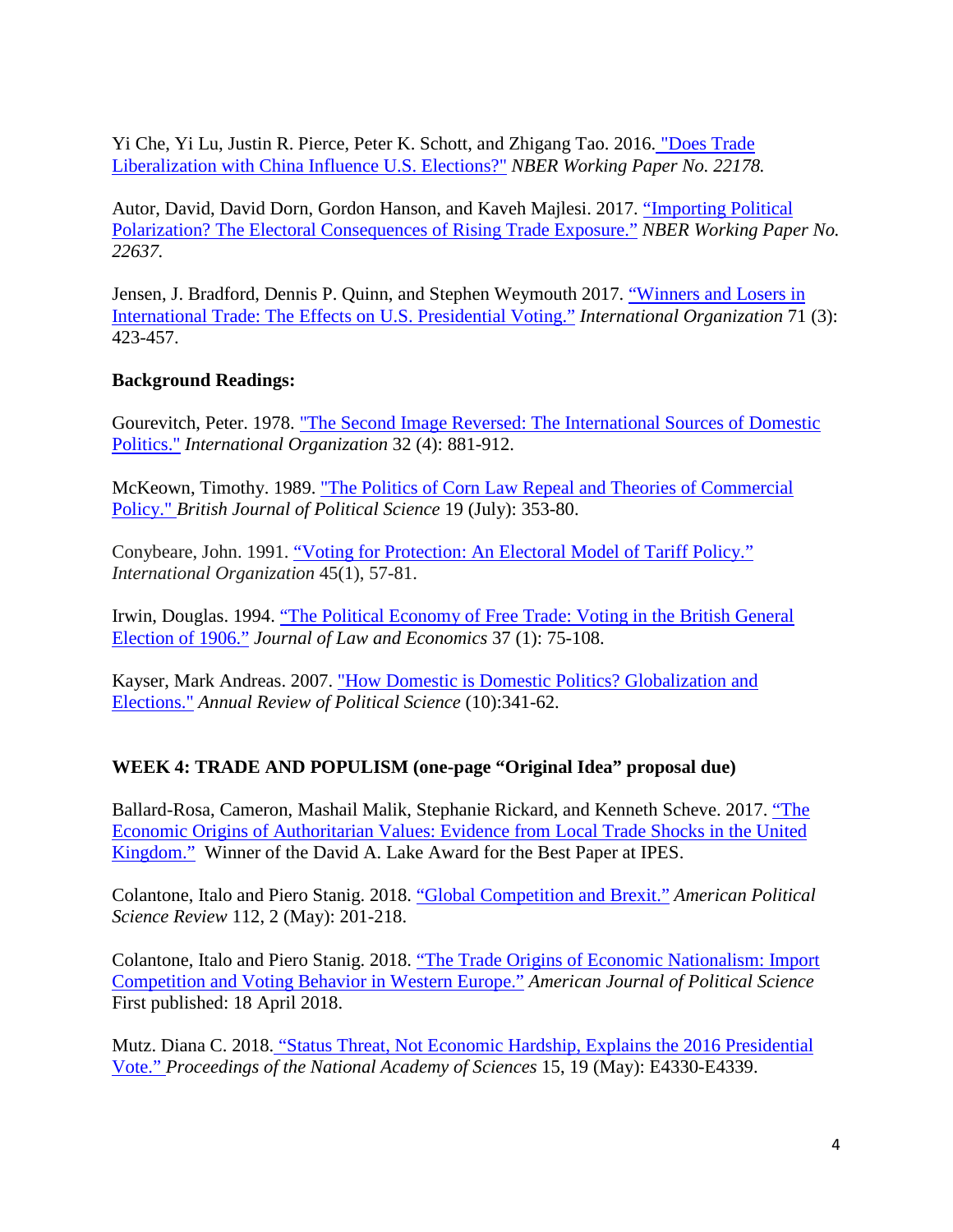Morgan, Stephen L. 2018. ["Status Threat, Material Interests, and the 2016 Presidential Vote."](http://journals.sagepub.com/doi/pdf/10.1177/2378023118788217)  *Socius: Sociological Research for a Dynamic World* 4:1-17.

Fetzer, Thiemo. 2018. ["Did Austerity cause Brexit?"](https://ssrn.com/abstract=3251187) Forthcoming, *American Economic Review.*

Frey, Carl Benedikt, Thor Berger, and Chinchih Chen. 2018. ["Political Machinery: Did Robots](https://doi.org/10.1093/oxrep/gry007)  [Swing the 2016 US Presidential Election?"](https://doi.org/10.1093/oxrep/gry007) *Oxford Review of Economic Policy* 34, 3 (Autumn): 418-442.

# **Background Readings**

Gourevitch, Peter. 1977. ["International Trade, Domestic Coalitions, and Liberty: Comparative](https://www.jstor.org/stable/202790) [Responses to the Crisis of 1873–1896."](https://www.jstor.org/stable/202790) *Journal of Interdisciplinary History* 8: 281–300.

Autor, David H., Lawrence F. Katz, and Alan B. Krueger. 1998. ["Computing Inequality: Have](https://doi.org/10.1162/003355398555874)  [Computers Changed the Labor Market?"](https://doi.org/10.1162/003355398555874) *The Quarterly Journal of Economics*, 113, 4, (Nov): 1169-1213.

Voigtländer Nico, Hans-Joachim Voth. 2012. ["Persecution Perpetuated: The Medieval Origins of](https://doi.org/10.1093/qje/qjs019)  [Anti-Semitic Violence in Nazi Germany."](https://doi.org/10.1093/qje/qjs019) *The Quarterly Journal of Economics* 127, 3 (August): 1339-1392.

De Bromhead, Alan, Barry Eichengreen, and Kevin O'Rourke. 2013. ["Political Extremism in the](https://doi.org/10.1017/S0022050713000302)  [1920s and 1930s: Do German Lessons Generalize?"](https://doi.org/10.1017/S0022050713000302) *The Journal of Economic History*, 73(2): 371-406.

# **WEEK 5: INSTITUTIONAL AND STRUCTURAL ARGUMENTS**

Bailey, Michael, Judith Goldstein, and Barry R. Weingast. 1997. ["The Institutional Roots of](http://www.jstor.org/stable/25054005)  [American Trade Policy: Politics, Coalitions, and International Trade."](http://www.jstor.org/stable/25054005) *World Politics* 49 (3): 309-338.

Goldstein, Judy and Robert Gulotty. 2014. ["America and Trade Liberalization: The Limits of](https://doi.org/10.1017/S0020818313000490)  [Institutional Reform."](https://doi.org/10.1017/S0020818313000490) *International Organization* 68 (2):263-295.

Karol, David. 2000. ["Divided Government and U.S. Trade Policy: Much Ado about Nothing?"](http://www.jstor.org/stable/2601383) *International Organization* 54, 4 (Autumn): 825-844.

Conconni, Paola, Giovanni Facchini and Maurizio Zanardi. 2014. ["Policymakers' Horizon and](http://www.sciencedirect.com/science/article/pii/S0022199614000890)  [Trade Reforms: the Protectionist Effect of Elections."](http://www.sciencedirect.com/science/article/pii/S0022199614000890) *Journal of International Economics* 94: 102-118.

Gowa, Joanne. 2015. ["Explaining the GATT/WTO: Origins and Effects."](https://www.oxfordhandbooks.com/view/10.1093/oxfordhb/9780199981755.001.0001/oxfordhb-9780199981755-e-1) In *The Oxford Handbook of the Political Economy of International Trade*. Edited by Lisa Martin. Oxford University Press.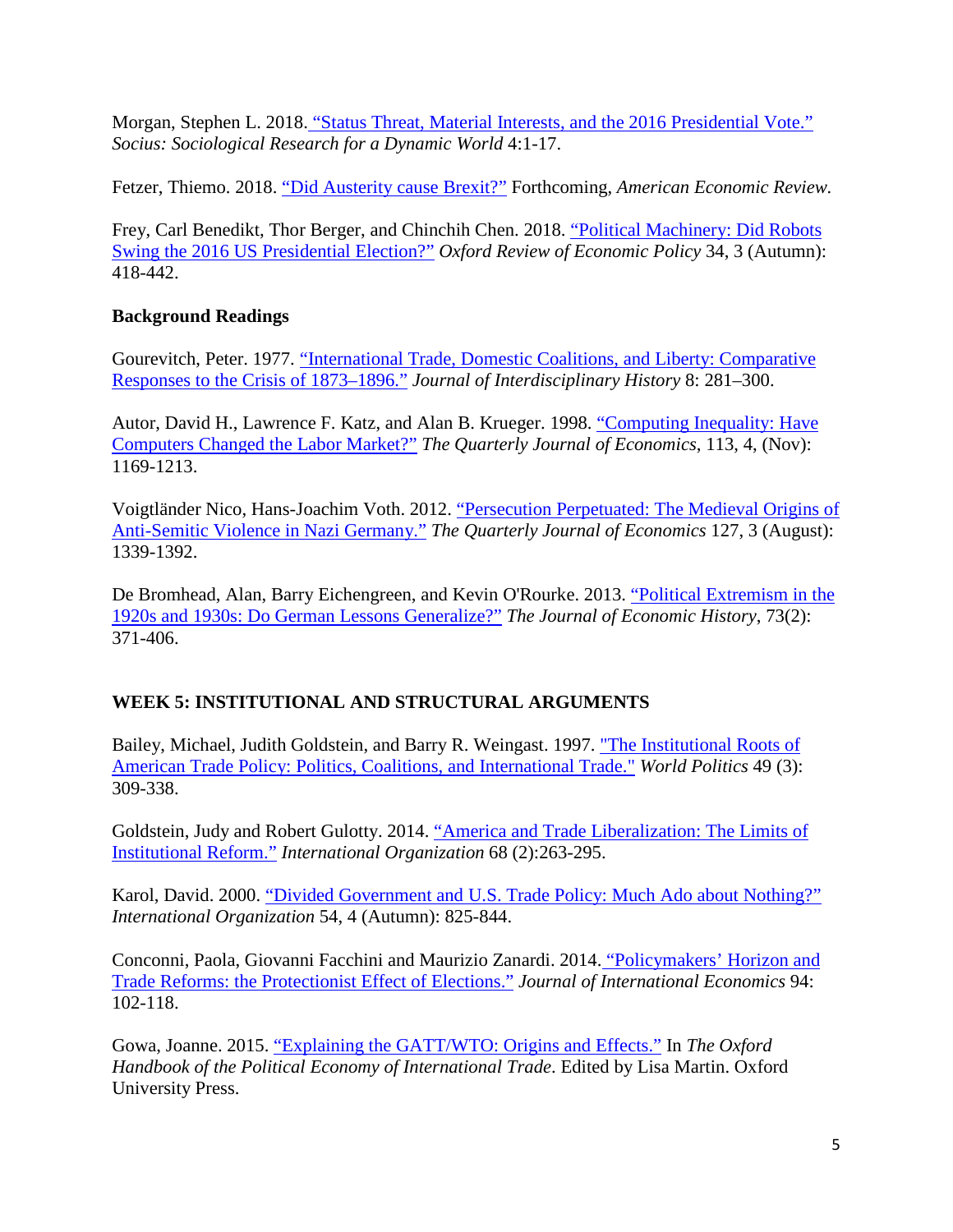Rosendorff, B. Peter, and Helen V. Milner. 2001. ["The Optimal Design of International](http://www.jstor.org/stable/3078617)  [Institutions: Uncertainty and Escape."](http://www.jstor.org/stable/3078617) *International Organization* 55: 829- 857.

Kucik, Jeffrey, and Eric Reinhardt. 2008. ["Does Flexibility Promote Cooperation? An](http://www.jstor.org/stable/40071901) [Application to the Global](http://www.jstor.org/stable/40071901) Trade Regime." *International Organization* 62: 477-505.

#### **Background Readings**

Krasner, Stephen D. 1976. ["State Power and the Structure of International Trade."](https://www.jstor.org/stable/2009974) *World Politics* 28: 317-47.

Snidal, Duncan. 1985. ["The Limits of Hegemonic Stability Theory."](https://doi.org/10.1017/S002081830002703X) *International Organization*  39(4): 579-614.

Rogowski, Ronald. 1987. ["Trade and the Variety of Democratic Institutions.](http://www.jstor.org/stable/2706660)" *International Organization* 41, 2 (Spring): 203-223.

Goldstein, Judith. 1988. ["Ideas, Institutions, and American Trade Policy."](http://www.jstor.org/stable/2706774) *International Organization* 42, (1): 179-217.

Putnam, Robert D. 1988. ["Diplomacy and Domestic Politics: The Logic of Two-Level Games."](http://www.jstor.org/stable/2706785)  International Organization 42 (3): 427-60.

Gowa, Joanne, and Edward D. Mansfield. 1993. ["Power Politics and International Trade."](https://www.jstor.org/stable/2939050)  *American Political Science Review* 87 (2): 408-20.

Lake, David A. 1993. ["Leadership, Hegemony, and the International Economy: Naked Emperor](https://www.jstor.org/stable/2600841)  [or Tattered Monarch with Potential?"](https://www.jstor.org/stable/2600841) *International Studies Quarterly* 37: 459–89.

## **WEEK 6: MIGRATION**

Scheve, Kenneth F. and Matthew J. Slaughter. 2001. ["Labor Market Competition and Individual](https://doi.org/10.1162/003465301750160108)  [Preferences over Immigration Policy."](https://doi.org/10.1162/003465301750160108) *The Review of Economics and Statistics* 83 (1): 133-145.

Mayda, Anna M. 2006. ["Who is Against Immigration? A Cross-Country Investigation of](https://www.jstor.org/stable/40043013)  [Individual Attitudes toward Immigrants."](https://www.jstor.org/stable/40043013) *The Review of Economics and Statistics* 88 (3): 510– 530.

Giovanni Facchini and Anna Maria Mayda. 2009. ["Does the Welfare State Affect Individual](https://www.jstor.org/stable/25651339)  [Attitudes toward Immigrants? Evidence across Countries."](https://www.jstor.org/stable/25651339) *The Review of Economics and Statistics* 91 (2): 295-314.

Facchini, Giovanni, Anna Maria Mayda, and Prachi Mishra. 2011. ["Do Interest Groups affect US](https://doi.org/10.1016/j.jinteco.2011.05.006)  [Immigration Policy?"](https://doi.org/10.1016/j.jinteco.2011.05.006) *Journal of International Economics* 85, 1 (September): 114-128.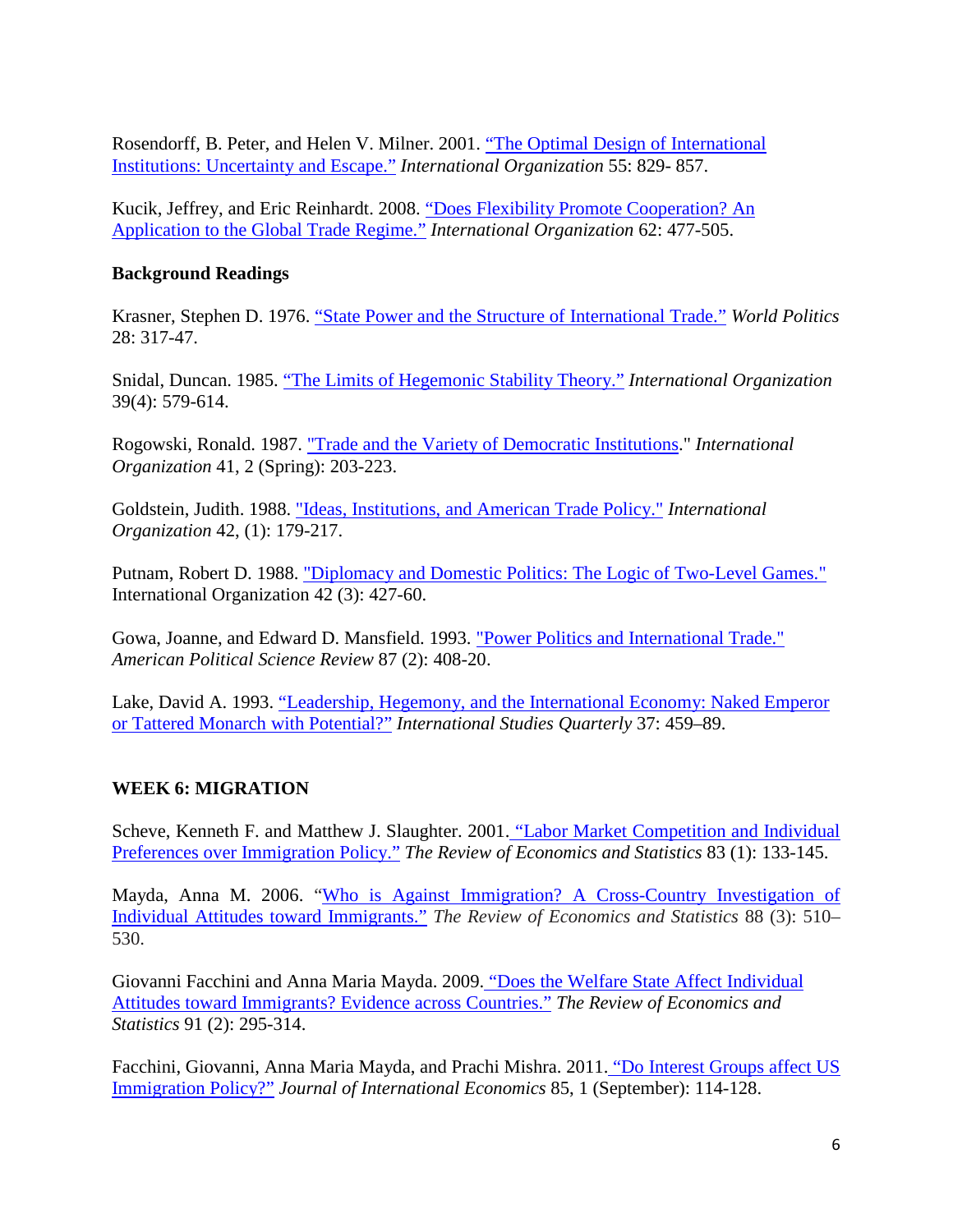Hainmueller, Jens and Dominik Hangartner. 2013. ["Who Gets a Swiss Passport? A Natural](https://doi.org/10.1017/S0003055412000494)  [Experiment in Immigrant Discrimination."](https://doi.org/10.1017/S0003055412000494) *American Political Science Review* 107, 1 (February): 159-187.

Hainmueller, Jens, Michael J. Hiscox, and Yotam Margalit. 2015. ["Do Concerns about Labor](https://doi.org/10.1016/j.jinteco.2014.12.010)  [Market Competition Shape Attitudes toward Immigration? New Evidence."](https://doi.org/10.1016/j.jinteco.2014.12.010) *Journal of International Economics* 97 (1):193-207.

Mayda, Anna Maria, Giovanni Peri, and Walter Steingress. 2018. ["The Political Impact of](https://www.nber.org/papers/w24510)  [Immigration: Evidence from the United States."](https://www.nber.org/papers/w24510) *NBER Working Paper No. 24510.*

## **Background readings**

Borjas, George J. 1999. ["Heaven's Door: Immigration Policy and the American Economy."](https://www.jstor.org/stable/j.ctt7rn2f) Princeton University Press. [Read Chapters 1 and 4 carefully; skim the others].

Hatton, Timothy J. and Williamson, Jeffrey G. 2006. ["A Dual Policy Paradox: Why Have Trade](http://ftp.iza.org/dp2146.pdf)  and Immigration Policies *Always* [Differed in Labor-Scarce Economies?"](http://ftp.iza.org/dp2146.pdf) *IZA Discussion Paper No. 2146.*

Hanson, Gordon, Kenneth F. Scheve, and Matthew J. Slaughter. 2007. ["Public Finance and](https://doi.org/10.1111/j.1468-0343.2007.00300.x)  [Individual Preferences over Globalization Strategies."](https://doi.org/10.1111/j.1468-0343.2007.00300.x) *Economics & Politics* 19(1): 1-33.

Hainmueller, Jens and Daniel J. Hopkins. 2014. ["Public Attitudes toward Immigration."](https://doi.org/10.1146/annurev-polisci-102512-194818) *Annual Review of Political Science* 17 (1): 225-249.

## **WEEK 7: FOREIGN DIRECT INVESTMENT**

Li, Quan and Adam Resnick. 2003. ["Reversal of Fortunes: Democratic Institutions and Foreign](https://doi.org/10.1017/S0020818303571077)  [Direct Investment Inflows to Developing Countries."](https://doi.org/10.1017/S0020818303571077) *International Organization* 57 (1): 175- 211.

Scheve, Kenneth and Matthew J. Slaughter 2004. ["Economic Insecurity and the Globalization of](http://www.jstor.org/stable/1519926)  [Production."](http://www.jstor.org/stable/1519926) *American Journal of Political Science* 48, 4 (October):662-674.

Pandya, Sonal. 2010. ["Labor Markets and Demand for Foreign Direct Investment."](http://dx.doi.org/10.1017/S0020818310000160)  *International Organization* 64, 3 (Summer): 389-409.

Allee, Todd, and Clint Peinhardt. 2011. ["Contingent Credibility: The](http://www.jstor.org/stable/23016160) Impact of Investment [Treaty Violations on Foreign Direct Investment."](http://www.jstor.org/stable/23016160) *International Organization* 65(3): 401-432.

Jensen, Nathen M., Edward J. Malesky, and Michael Walsh. 2015. ["Competing for Global](https://doi.org/10.1007/s11127-015-0281-8)  [Capital or Local Voters? The Politics of Business Location Incentives."](https://doi.org/10.1007/s11127-015-0281-8) *Public Choice* 164: 331.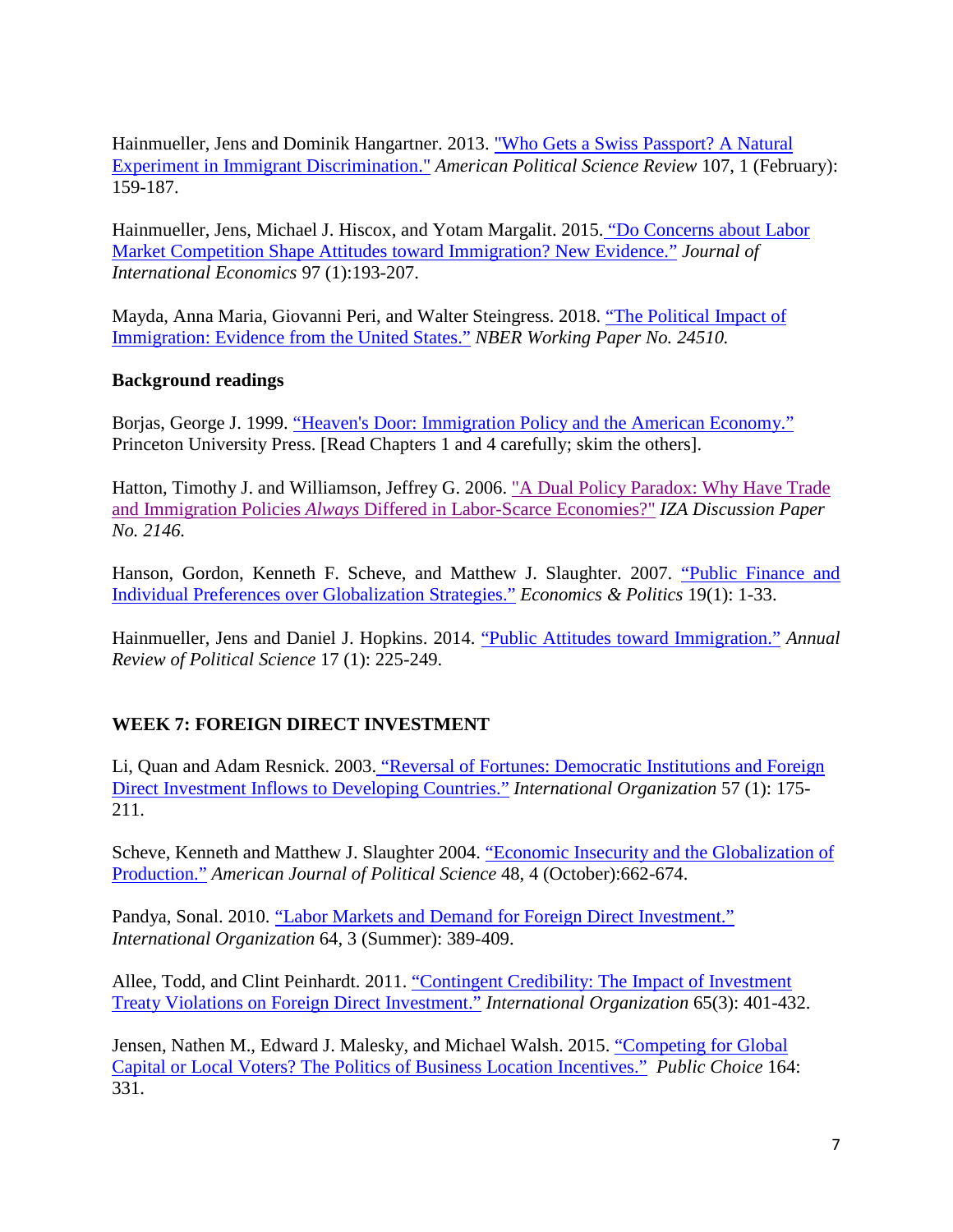Simmons, Beth A. 2014. ["Bargaining over BITs, Arbitrating Awards: The Regime for Protection](http://dx.doi.org/10.1017/S0043887113000312)  and [Promotion of International Investment."](http://dx.doi.org/10.1017/S0043887113000312) *World Politics* 66 (1): 12-46.

Zucman, Gabriel. 2014. ["Taxing across Borders: Tracking Personal Wealth and Corporate](https://www.aeaweb.org/articles?id=10.1257/jep.28.4.121)  [Profits."](https://www.aeaweb.org/articles?id=10.1257/jep.28.4.121) *Journal of Economic Perspectives* 28, 4 (Fall):121-148.

Owen, Erica. 2019. ["Foreign Direct Investment and Elections: The Impact of Greenfield FDI on](https://doi.org/10.1177%2F0010414018797936)  [Incumbent Party Reelection in Brazil."](https://doi.org/10.1177%2F0010414018797936) *Comparative Political Studies* 52, 4 (March): 613-45.

# **Background Reading**

Caves, Richard E. 1971. ["International Corporations: The Industrial Economics of Foreign](https://www.jstor.org/stable/2551748)  [Investment."](https://www.jstor.org/stable/2551748) *Economica* 38 (149):1-27.

Kobrin, Stephen J. 1984. ["Expropriation as an Attempt to Control Foreign Firms in LDCs:](https://doi.org/10.2307/2600634)  [Trends from 1960 to 1979."](https://doi.org/10.2307/2600634) *International Studies Quarterly* 28 (3): 329-48.

Vernon, Raymond. 1991. ["Sovereignty at Bay: Twenty Years After."](https://doi.org/10.1177%2F03058298910200021201) *Millennium* 20, 2 (Dec): 191-95.

Frieden, Jeffry A. 1994. ["International Investment and Colonial Control: A New Interpretation."](http://www.jstor.org/stable/2706896) *International Organization* 48(4):559-593.

Jensen, Nathan. 2003. ["Democratic Governance and Multinational Corporations: Political](https://www.jstor.org/stable/3594838)  [Regimes and Inflows of Foreign Direct Investment."](https://www.jstor.org/stable/3594838) *International Organization* 57 (3): 587-616.

# **WEEK 8: CAPITAL MOBILITY AND EXCHANGE RATES**

Broz, J. Lawrence and Jeffry A. Frieden. 2001. ["The Political Economy of International](http://www.annualreviews.org/doi/abs/10.1146/annurev.polisci.4.1.317)  [Monetary Relations."](http://www.annualreviews.org/doi/abs/10.1146/annurev.polisci.4.1.317) *Annual Review of Political Science* (4): 317 -343.

Simmons, Beth A. and Zachary Elkins. 2004. ["The Globalization of Liberalization: Policy](http://www.jstor.org/stable/4145304)  [Diffusion in the International Political Economy."](http://www.jstor.org/stable/4145304) *American Political Science Review* 98 (1):171-189.

Jensen, J. Bradford, Dennis P. Quinn, and Stephen Weymouth. 2015. ["The Influence of Firm](https://doi.org/10.1017/S0020818315000247)  [Global Supply Chains and Foreign Currency Undervaluations on US Trade Disputes."](https://doi.org/10.1017/S0020818315000247) *International Organization* 69, 4 (Fall): 913-947.

Broz, J. Lawrence, Maya J. Duru, and Jeffry A. Frieden. 2016. ["Policy Responses to Balance-of-](https://tritoned.ucsd.edu/bbcswebdav/xid-12545049_1)[Payments Crises: The Role of Elections."](https://tritoned.ucsd.edu/bbcswebdav/xid-12545049_1) *Open Economies Review* 27, 2 (April): 204-227.

Walter, Stefanie. 2016. ["Crisis Politics in Europe: Why Austerity Is Easier to Implement in](https://doi.org/10.1177%2F0010414015617967)  [Some Countries Than in Others."](https://doi.org/10.1177%2F0010414015617967) *Comparative Political Studies* 49, 7 (June): 841-73.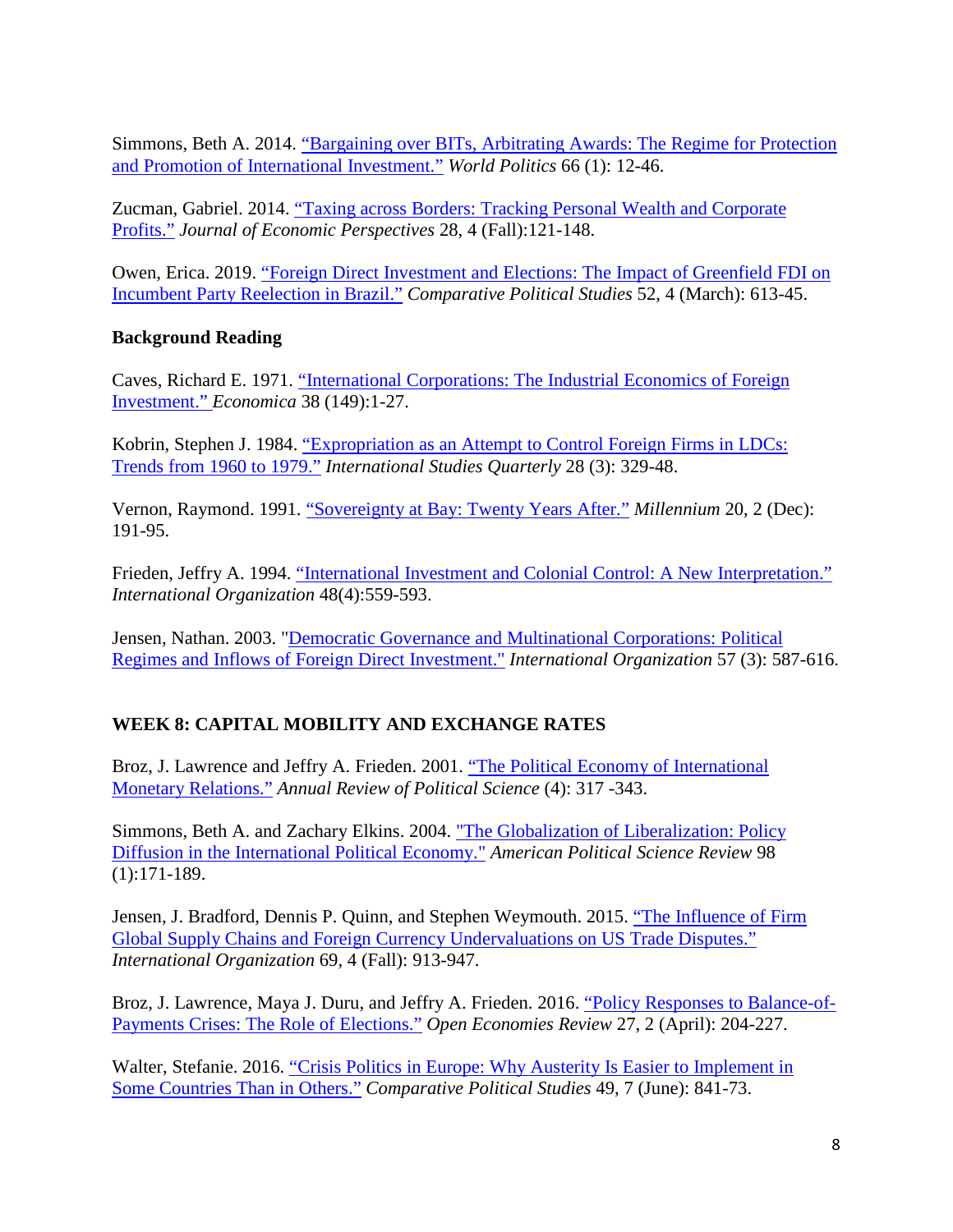Frieden, Jeffry and Stefanie Walter. 2017. ["Understanding the Political Economy of the](https://doi.org/10.1146/annurev-polisci-051215-023101)  [Eurozone Crisis."](https://doi.org/10.1146/annurev-polisci-051215-023101) *Annual Review of Political Science* 20:371-390.

Ansell, Ben W., J. Lawrence Broz, and Thomas Flaherty. 2018. ["Global Capital Markets,](https://doi.org/10.1111/ecpo.12111)  [Housing Prices, and Partisan Fiscal Policies."](https://doi.org/10.1111/ecpo.12111) *Economics & Politics* 30 (3): 307-339.

#### **Background Readings:**

Gowa, Joanne. 1988. ["Public Goods and Political Institutions: Trade and Monetary Policy](https://www.jstor.org/stable/2706768)  [Processes in the United States."](https://www.jstor.org/stable/2706768) *International Organization* 42 (1): 15-32.

Frieden, Jeffry A. 1991. ["Invested Interests: The Politics of National Economic Policies in a](https://www.jstor.org/stable/2706944)  World of Global Finance." *International Organization* 45: 425-51.

Goodman, John B., and Louis W. Pauly. 1993. ["The Obsolescence of Capital Controls?:](https://doi.org/10.2307/2950666)  [Economic Management in an Age of Global Markets."](https://doi.org/10.2307/2950666) *World Politics* 46 (1): 50–82.

Frieden, Jeffry. 1997. ["Monetary Populism in Nineteenth-Century America: An Open Economy](http://www.jstor.org/stable/2951042)  [Interpretation.](http://www.jstor.org/stable/2951042)" *Journal of Economic History* 57, 2 (June): 367-395.

Bernhard, William and David Leblang. 1999. ["Democratic Institutions and Exchange Rate](https://www.jstor.org/stable/2601372)  [Commitments."](https://www.jstor.org/stable/2601372) International Organization 53 (1):71-97.

Broz, J. Lawrence. 2002. ["Political System Transparency and Monetary Commitment Regimes."](https://www.jstor.org/stable/3078651) *International Organization* 56 (4): 863-889.

Aizenman, Joshua. 2013. ["The Impossible Trinity \(aka The Policy Trilemma\)." I](https://tritoned.ucsd.edu/bbcswebdav/xid-18230897_1)n *The Evidence and Impact of Financial Globalization*, edited by Gerard Caprio, Thorsten Beck, Stijn Claessens and Sergio L. Schmukler, Academic Press, San Diego, 2013, pp. 381-390.

## **WEEK 9: INTERNATIONAL FINANACIAL INSTITUTIONS**

Rickard, Stephanie J., and Teri L. Caraway. 2014. ["International Negotiations in the Shadow of](http://www.jstor.org/stable/43282123)  [National Elections."](http://www.jstor.org/stable/43282123) *International Organization* 68 (3): 701-20.

Kilby, Christopher. 2009. ["The Political Economy of Conditionality: An Empirical Analysis of](https://doi.org/10.1016/j.jdeveco.2008.06.014)  [World Bank Loan Disbursements."](https://doi.org/10.1016/j.jdeveco.2008.06.014) *Journal of Development Economics* 89 (1): 51-61.

Dreher, Axel, Sturm, Jan-Egbert, and Vreeland, James Raymond. 2009. ["Global Horse Trading:](https://doi.org/10.1016/j.euroecorev.2009.03.002)  [IMF Loans for Votes in the United Nations Security Council."](https://doi.org/10.1016/j.euroecorev.2009.03.002) *European Economic Review* 53 (7): 742–757.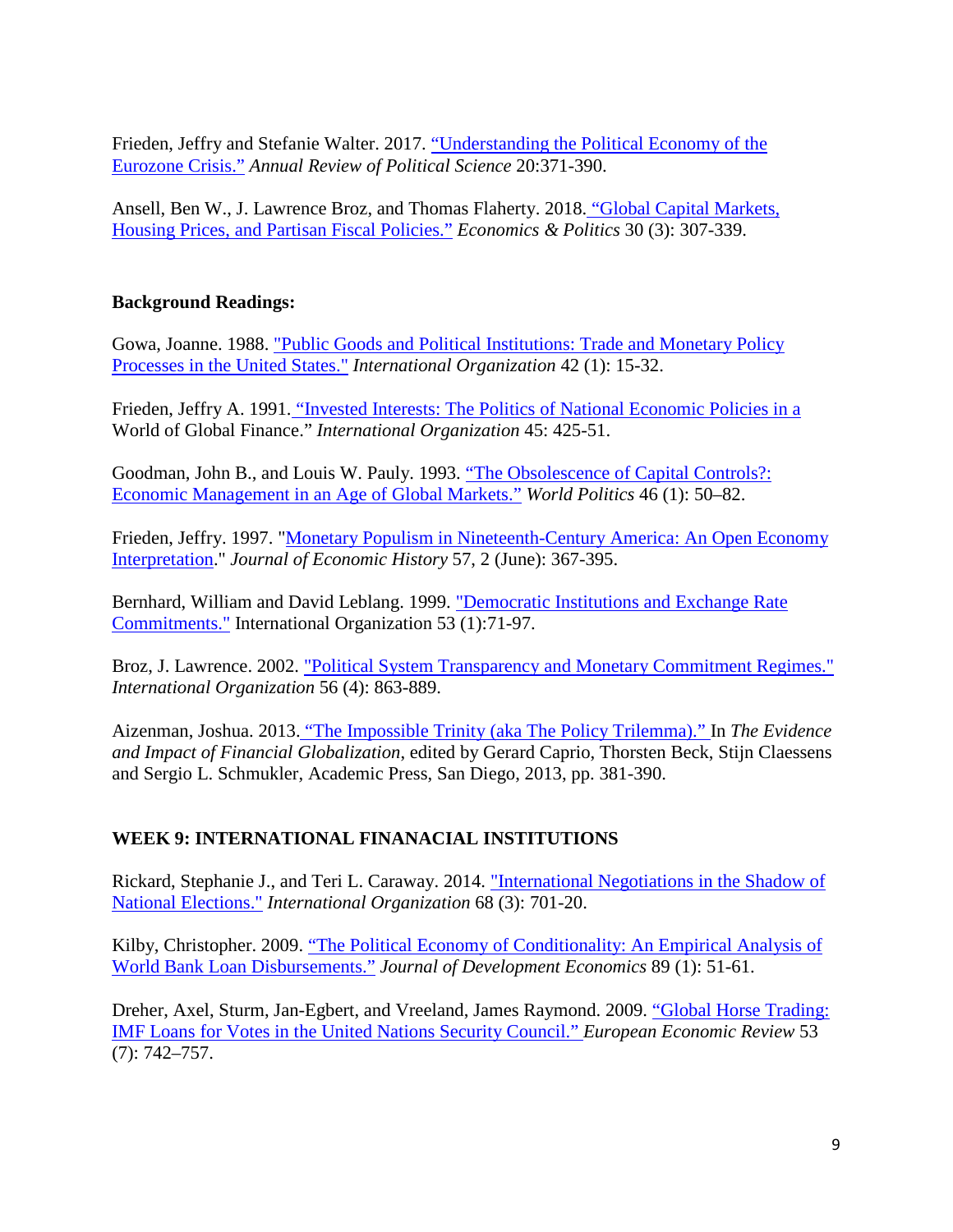Broz, J. Lawrence. 2011. ["The United States Congress and IMF Financing, 1944-2009."](https://link.springer.com/article/10.1007/s11558-011-9108-7) *The Review of International Organizations* 6, 3 (September): 341-368.

Lipscy, Phillip Y. 2017. ["Explaining Institutional Change: Policy Areas, Outside Options, and](https://doi.org/10.1111/ajps.12130)  [the Bretton Woods Institutions."](https://doi.org/10.1111/ajps.12130) *American Journal of Political Science* 59, 2 (April): 341-356.

Lipscy, Phillip Y., and Haillie Na-Kyung Lee. 2019. ["The IMF as a Biased Global Insurance](https://doi.org/10.1017/S0020818318000371)  [Mechanism: Asymmetrical Moral Hazard, Reserve Accumulation, and Financial Crises."](https://doi.org/10.1017/S0020818318000371) *International Organization* 73 (1): 35-64.

## **Background Reading**

Roland Vaubel, 1983. ["The Moral Hazard of IMF Lending."](https://doi.org/10.1111/j.1467-9701.1983.tb00015.x) *The World Economy* 6, 3 (Sep): 291-304.

Thacker, Strom. 1999. ["The High Politics of IMF Lending."](https://doi.org/10.1017/S0043887100020025) *World Politics* 52 (1): 38-75.

Stone, Randall W. 2004. ["The Political Economy of IMF Lending in Africa."](https://doi.org/10.1017/S000305540404136X) *American Political Science Review* 98: 577-591.

Barro, Robert J., and Lee, Jong-Wha. 2005. ["IMF Programs: Who Is Chosen and What Are the](https://doi.org/10.1016/j.jmoneco.2005.04.003)  [Effects?"](https://doi.org/10.1016/j.jmoneco.2005.04.003) *Journal of Monetary Economics* 52, 7 (Oct): 1245-1269.

Broz, J. Lawrence, and Hawes, Michael. 2006. ["Congressional Politics of Financing the](https://doi.org/10.1017/S0020818306060115)  [International Monetary Fund."](https://doi.org/10.1017/S0020818306060115) *International Organization* 60 (2):367-99.

## **WEEK 10: NEW TOPICS**

Cerrato, Andrea, Federico Maria Ferrara, and Francesco Ruggieri. 2018. ["Why Does Import](https://ssrn.com/abstract=3147169)  [Competition Favor Republicans? Localized Trade Shocks, Voting Behavior, and Scapegoating in](https://ssrn.com/abstract=3147169)  [the U.S."](https://ssrn.com/abstract=3147169) Working Paper.

Collantone, Italo and Piero Stanig. 2018. ["The Economic Determinants of the "Cultural](https://dx.doi.org/10.2139/ssrn.3267139)  [Backlash": Globalization and Attitudes in Western Europe."](https://dx.doi.org/10.2139/ssrn.3267139) Working Paper, August 2, 2018.

Thiemo Fetzer and Carlo Schwarz. 2019. ["Tariffs and Politics: Evidence from Trump's Trade](https://papers.ssrn.com/sol3/papers.cfm?abstract_id=3349000)  [Wars."](https://papers.ssrn.com/sol3/papers.cfm?abstract_id=3349000) Working Paper.

Alesina, Alberto, Armando Miano, and Stefanie Stantcheva. 2019. ["Immigration and](https://www.nber.org/papers/w24733)  [Redistribution."](https://www.nber.org/papers/w24733) *NBER Working Paper No. 24733.*

Gidron, Noam and Peter A. Hall. 2019. ["Populism as a Problem of Social](https://scholar.harvard.edu/hall/publications/populism-problem-social-integration) Integration." Forthcoming, *Comparative Political Studies*.